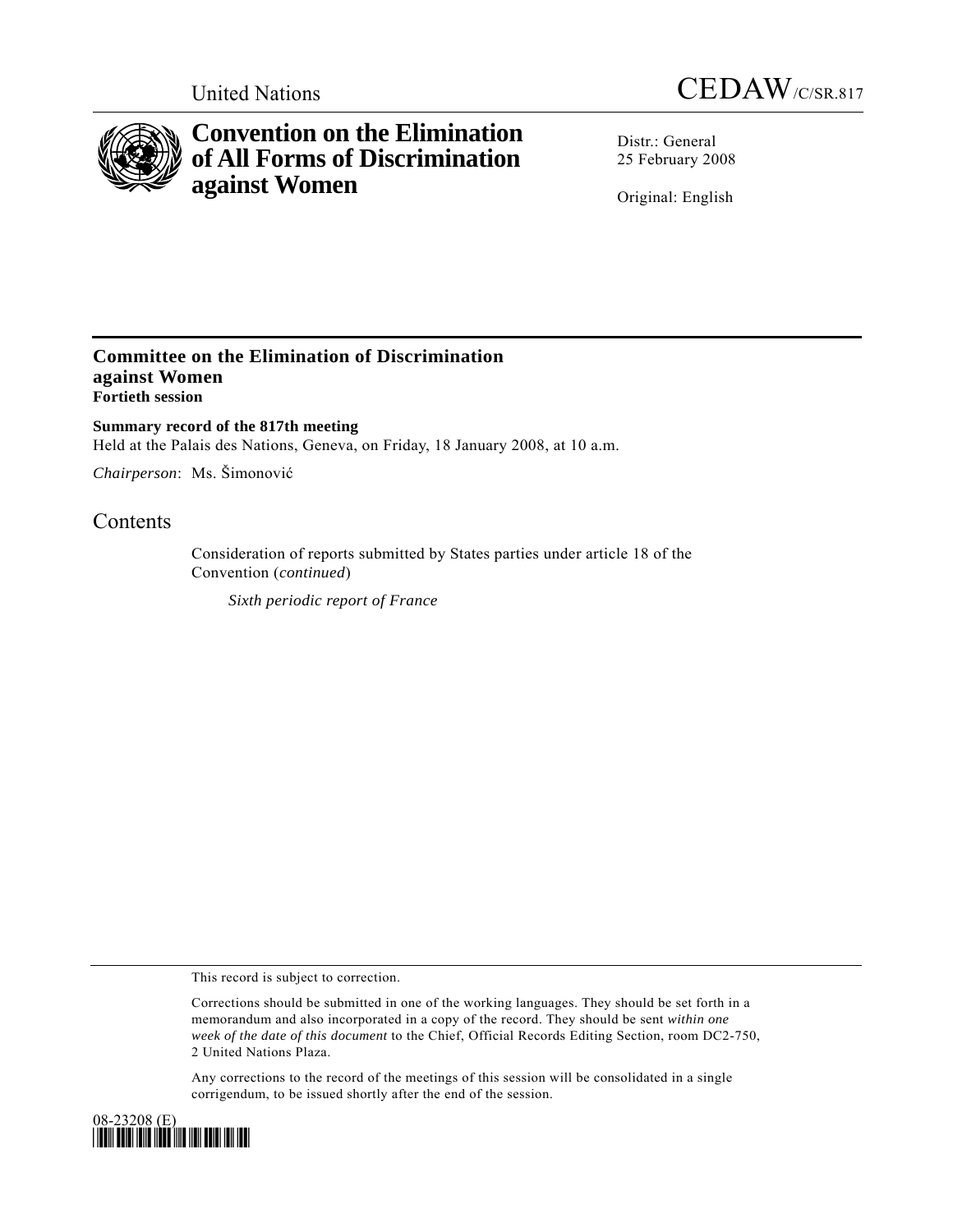*The meeting was called to order at 10.05 a.m.* 

**Consideration of reports submitted by States parties under article 18 of the Convention** (*continued*)

> *Sixth periodic report of France*  (CEDAW/C/FRA/6; CEDAW/C/FRA/Q/6 and Add.1)

#### 1. *At the invitation of the Chairperson, the delegation of France took places at the Committee table*.

2. **Ms. Létard** (France), introducing the sixth periodic report of France (CEDAW/C/FRA/6), said that her Government attached great importance to its international obligations in the sphere of women's rights; inter alia, it had been a sponsor of the General Assembly's resolution on the intensification of efforts to eliminate all forms of violence against women (A/RES/61/143) and promoted the effective implementation of Security Council resolution 1325 (2000) on women, peace and security. It cooperated at the multilateral and bilateral levels with a number of United Nations funds and programmes and in the second half of 2008, in its capacity as President of the Council of the European Union, would be responsible for developing European indicators on the issue of women and armed conflict.

3. In accordance with the Beijing Platform for Action, France had adopted a two-pronged national policy on gender equality that not only focused on women's specific needs, but also mainstreamed a gender perspective into all public policies. In that connection, the national Charter on the Equality of Men and Women, adopted in March 2004, set out 280 commitments designed to promote gender equality in the public and private sectors. A recent evaluation revealed that three quarters of those commitments had been honoured or were in the process of being addressed. Gender budgeting was an important part of the national policy: as of 2006, all public bodies engaged in efforts to promote gender equality had been obliged to submit objectives and performance indicators, which were subsequently incorporated into a cross-cutting policy document and attached in annex to the annual draft financial act.

4. In light of the significant progress made in improving rural women's access to social security benefits, the Government had initiated the necessary procedures for withdrawing its reservation to article 14, paragraph 2 (c), of the Convention. However, despite the introduction of a law allowing parents to choose whether they wished to transmit the father's surname, the mother's surname or both surnames to their children, the reservation to article 16, paragraph 1 (g), could not be withdrawn because domestic law was not yet fully in line with the provisions of that article.

5. France had a comprehensive legal framework designed to protect women from discrimination, which would soon be further strengthened by the incorporation into domestic law of a number of European directives on equal treatment. In order to facilitate the implementation of that body of legislation, a new independent authority, the High Authority to Combat Discrimination and Promote Equality (HALDE), had been established. It was competent to hear complaints from alleged victims of discrimination, had significant investigative powers, carried out mediation activities and made recommendations to the courts. Women must be further encouraged to avail themselves of its services.

6. Since women immigrants and their daughters were particularly vulnerable to discriminatory treatment, the authorities had developed a three-pronged approach, tailored to their specific needs, which focused on raising women immigrants' awareness of their rights; preventing domestic violence, female genital mutilation and forced marriage; and improving access to educational and employment opportunities.

7. The measures taken pursuant to article 5 of the Convention included increasing the penalties applicable to those responsible for sexist remarks, eliminating all gender-based stereotypes from school textbooks and educational materials and promoting a positive image of women in the media.

8. In order to combat the trafficking and exploitation of women in accordance with article 6 of the Convention, the 2003 Internal Security Act subjected those convicted of human trafficking to seven years' imprisonment and a fine of  $£150,000$ . Under the Act, women and girls who had been trafficked were entitled to witness protection and, where appropriate, safe accommodation. A temporary residence permit, valid for up to six months and granting employment and social security benefits, was also available to women who had severed all ties with their alleged traffickers. Once the latter had been convicted, they could be awarded permanent residence permits.

9. With regard to women's participation in public and political life, the current Government was composed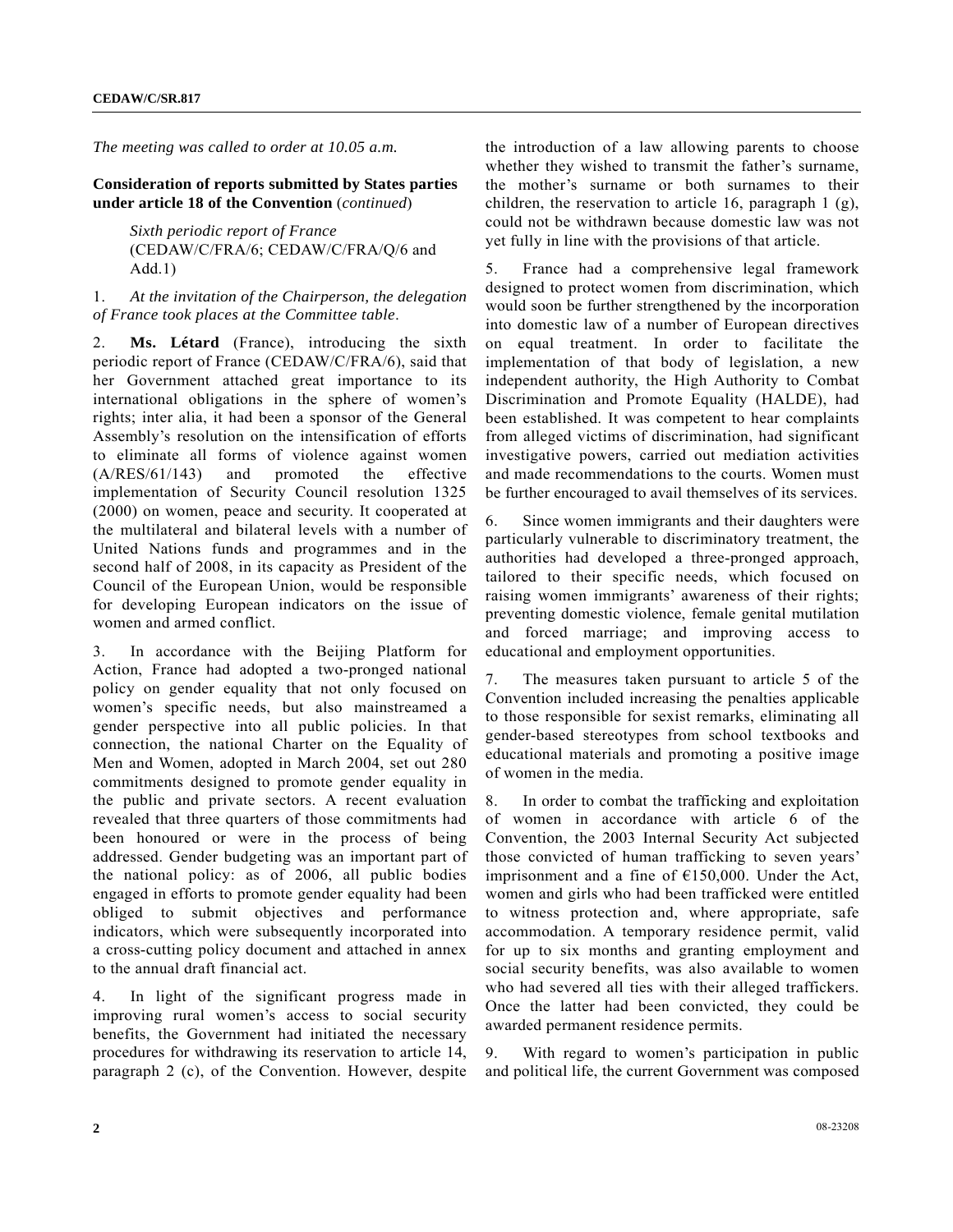of equal numbers of men and women and, for the first time in its history, France had a woman Minister of the Interior and a woman Minister of the Economy, Finance and Employment. However, although women now headed half of the Government's ministries and accounted for almost 50 per cent of the elected councillors of towns with over 3,500 inhabitants, as compared to around 25 per cent in 1995, there were only 107 women in the 577-member National Assembly (18.5 per cent) and women were not well represented on executive bodies at the local and regional levels. To address those shortcomings, a law adopted in January 2007 had increased the financial penalties applicable to political parties that failed to observe legal provisions on parity and had made gender parity mandatory in the executive bodies of municipal and regional councils. Furthermore, the President of the Republic had recently announced his intention to commission a study on the possibility of incorporating into the preamble of the 1958 Constitution provisions that would ensure gender equality in all spheres.

10. In the education sector, although girls performed better than boys at school, their choices of courses and careers continued to be influenced by a traditional understanding of gender roles. The inter-ministerial agreement on equal opportunities for boys and girls and men and women in the educational system for the period 2006-2011 set out a number of measures designed to counter that trend.

11. Inequalities also persisted in terms of women's participation in the labour market. Since women were less likely than men to obtain the most senior posts in the most lucrative sectors and were more likely than men to work part-time, the overall wage gap between the sexes stood at 25.3 per cent. Steps taken to address that issue included the March 2006 adoption of the Law on Equal Wages for Women and Men, the aim of which was to abolish the wage gap within five years. Moreover, following the Government-sponsored conference on professional equality, any company that failed to adopt a plan to equalize salaries by 31 December 2009 would be subject to a fine. In order to allow women to balance their personal and professional lives more effectively, the Government had invited its social partners to reflect on improving the arrangements for parental leave and had decided that issues relating to childcare would be addressed in the context of the imminent introduction of relevant draft legislation.

12. In the health sector, the number of unwanted pregnancies remained high, despite the widespread availability of contraceptives. The "IVG en ville" programme made it easier for women to voluntarily terminate a pregnancy through drug-induced abortion with the help of a family planning centre and the Government had increased the sum paid to hospitals for surgical abortions under the national health scheme. A national awareness-raising campaign on the importance of choosing a suitable method of contraception had also been launched. Existing legislation to prevent and combat domestic violence had been strengthened: it was now possible to obtain an order evicting a violent spouse from the marital home, and prevention and victim support services had been improved.

13. Lastly, since the Convention was directly applicable throughout the national territory and took precedence over national legislation, its provisions were also binding in the overseas departments and territories. Given that customary law frequently prevailed in those areas, the Government had taken a number of steps to ensure respect for the principle of equality between women and men: in Mayotte, for example, polygamy, as well as discrimination against children on the basis of their sex, had been prohibited. In New Caledonia, a maternity insurance scheme had been established, with benefits payable in cash and in kind, and female employees in French Polynesia were now entitled to maternity leave with full pay. Further efforts were needed, however, to ensure that the legislation on gender equality was applied in practice.

#### *Articles 1 to 6*

14. **Mr. Flinterman** pointed out that in the almost 25 years since France had ratified the Convention, the Government's reservations to certain of its provisions appeared to have lost some of their significance. In particular, the reservation to article 14, paragraph 2 (h), did not appear to restrict the State party's obligations under the Convention; he therefore hoped that it would soon be withdrawn. Furthermore, since women were now permitted to transmit their names to their children, it should be possible to withdraw the reservation to article 16, paragraph 1 (h), or at least to narrow its scope.

15. **The Chairperson**, speaking as a member of the Committee, asked whether Parliament was involved in the reporting process and whether the Committee's concluding comments on the fifth report had been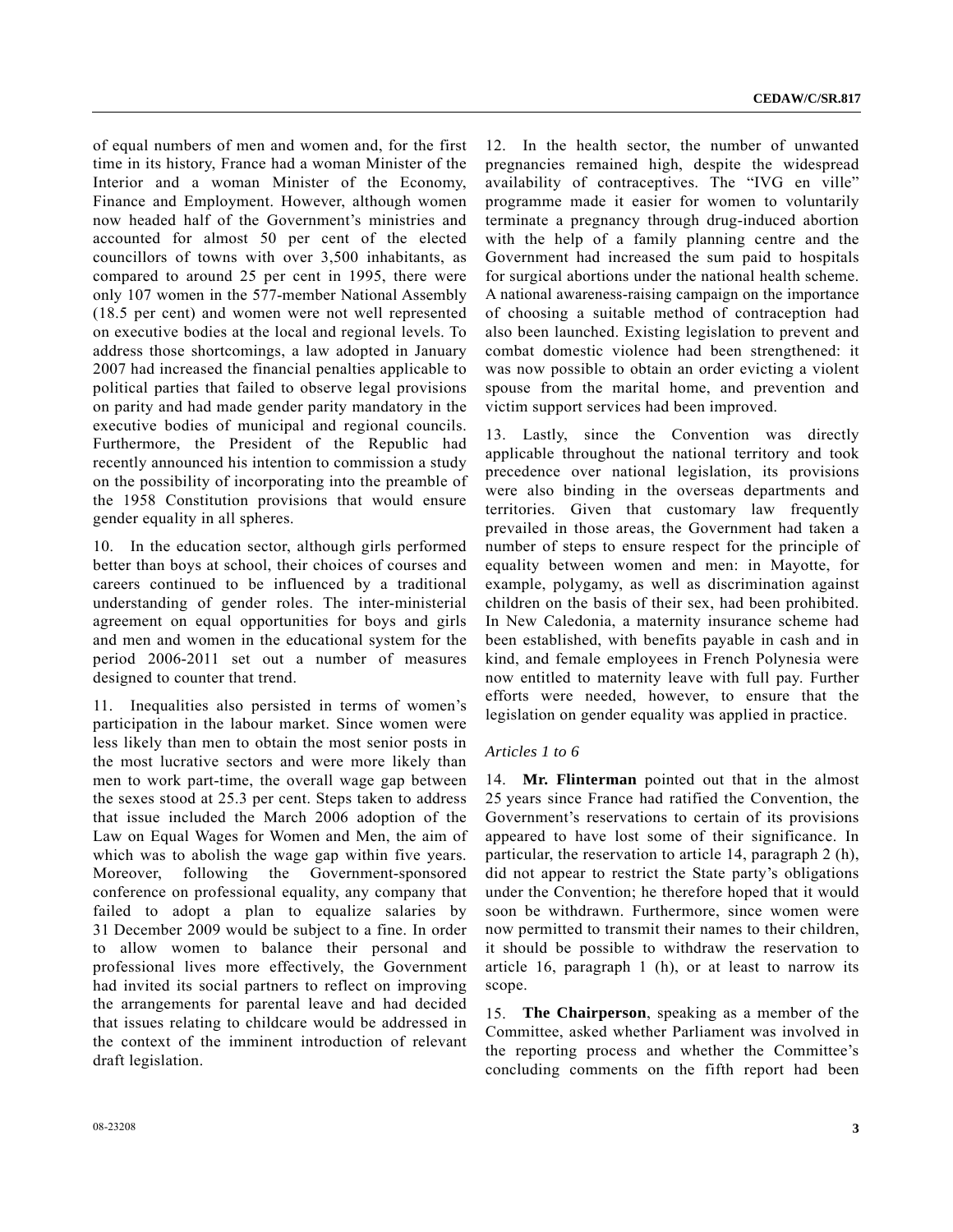disseminated to the parliamentary delegations on women's rights and equal opportunities for men and women. She encouraged the State party to disseminate widely the concluding comments to be adopted at the present session and to include Parliament in the reporting process.

16. She asked what was being done to implement the concluding comments, including the Committee's advice that measures should be taken in order to create awareness of the Convention and the Optional Protocol thereto among the judiciary, prosecutors and lawyers, and sought clarification of the obstacles to direct implementation and application of the Convention by that group.

17. **Ms. Patten** noted that to date, only 5 per cent of the complaints filed with HALDE had emanated from women. She urged the State party to include data on complaints lodged by immigrant women in the next report. She also asked about measures taken to raise awareness of the establishment of HALDE among women, especially those who were members of vulnerable groups suffering from multiple forms of discrimination.

18. She sought further information on the steps envisaged by the Government in view of the stronglyworded HALDE ruling that the decision of the Constitutional Council to require DNA testing for prospective immigrants wishing to join their families in France, was discriminatory, stigmatizing to women and contrary to article 8 of the European Convention on Human Rights.

19. The wording of article 276 of the Criminal Code (on defamation) had a particular impact on women since any defamatory remark could theoretically result in prosecution, women were deterred from reporting sexual offences. She wished to know whether the Government was likely to review the provisions of that article.

20. **Ms. Gabr** said that she welcomed the establishment of HALDE, as a single institution to which women's discrimination and status issues could be referred; it was important to ensure that HALDE played its role to the full. The low percentage of gender-based complaints could be attributed to ignorance of the Authority or to fear of the consequences; the matter should be studied. She hoped that the role of the Authority would be enhanced and its profile raised through the media and other means so that women could make themselves

heard more easily. HALDE should address the problems of migrant women, such as documentation issues. Lastly, women should be well represented among the Authority's members.

21. **Ms. Shin** pointed out that HALDE had received some 4,000 complaints to date and appeared to have a reasonably high profile. However, it was important to consider the reasons behind the low percentage of complaints of gender discrimination. The report noted that foreigners were informed on arrival that they had equal rights and asked whether foreigners and immigrants could also be informed of the existence of HALDE and told that they could resort to it in the event of gender-based discrimination. She also asked about efforts to inform women in the overseas territorial units that they could register complaints of gender discrimination with the Authority. It was important to consider whether women feared retaliation, even though it was prohibited by law. She hoped that the next report would contain further information on that topic, including an analysis and evaluation of trends.

22. **Ms. Schöpp-Schilling** commended the Government's gender mainstreaming and gender budgeting efforts, although she wondered about the extent to which gender mainstreaming was being applied in practice. The recent immigration law appeared to have an impact upon women in particular, notably women and their children who sought to reunite with spouses in France. She asked whether such women were offered language and culture-oriented courses that would enable them to meet visa requirements.

23. She suggested that in future reports, implementation of the concluding comments could be covered by a separate section.

24. The report and the responses to the list of issues provided insufficient information on implementation of the recommendations made in the concluding comments on the fifth report. The Committee had requested information not only on the legal and other measures taken by the Government to implement the Convention, but also on the impact and results of such measures. She suggested that the next report should provide such information in order to demonstrate the extent to which the principle of equality had been reflected in practice.

25. With regard to health and poverty protection for older women nationwide and in the overseas territorial units, she asked whether the Government had an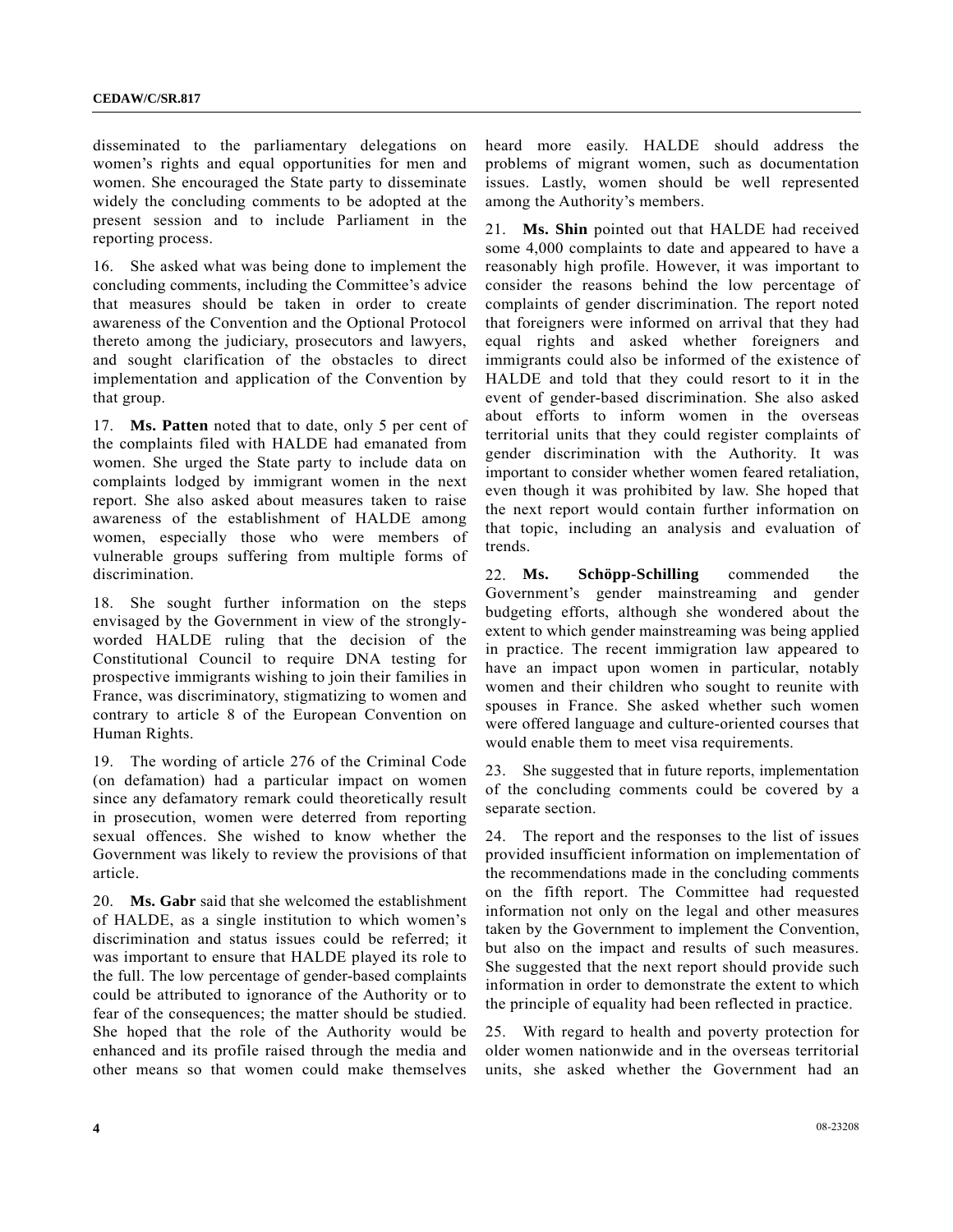overall implementation plan based on the outcome of the second World Assembly on Ageing (held in Madrid in 2002). The next report should provide a comprehensive picture of efforts to apply all articles of the Convention as they related to older women.

26. She found the information contained in the report, the responses and the delegation's introductory statement to be uneven with regard to the situation of women and the implementation of the Convention in overseas territorial units. The reports of other States parties could serve as a model for future reports. She asked whether women and government officials in the overseas territorial units were made aware of legal developments so that they could claim their rights and escape the discriminatory elements of customary law.

27. **Ms. Chutikul** asked about the composition of the 11-member HALDE college and the method and criteria used in their selection. She would also welcome further information on the HALDE advisory committee and on the possibility of non-governmental organization (NGO) representation on both mechanisms. She asked whether an analysis of complaints brought before the Authority on issues other than gender discrimination was available. She wished to know whether the Government had followed any of the 151 recommendations made by the Authority and about the procedure for lodging complaints through an NGO. She requested clarification of the national mechanism for implementation of the Convention and for coordination between the numerous actors involved and asked whether it might be possible to establish a national body for overall coordination, monitoring and evaluation, including the development of indicators to ensure progress, under the authority of a full minister.

28. **Ms. Dairiam** noted that the Committee expected high standards of implementation from France since it had ratified the Convention some 25 years previously. She, too, would appreciate information on the status of women in the partly autonomous overseas territorial units. Although the present report listed a number of government interventions, it did not provide information on the strategic approach and normative standards behind those interventions, the goals, time frames and benchmarks for measuring progress, the institutional arrangements for implementation of the Convention, and the budgets and training or capacitybuilding programmes for those institutions.

29. **Ms. Simms** asked whether the Department of Women's Rights and Equality used the positive action recommended by the Convention in its staffing procedures in order to ensure the representation of women of non-European origin at the highest levels. As a result of France's colonial history, there was a pool of women who could benefit from such measures. She asked whether the representatives of the Department in the overseas territorial units were effectively empowered, in terms of funding and status, to lobby their local authorities and whether the people of the territorial units were represented in the Department's overseas offices.

30. **Ms. Zou** Xiaoqiao asked whether the location of the Department of Women's Rights and Equality within the Ministry of Employment and the Family affected the drafting and implementation of national policies and whether the Government planned to raise the status of the Department in order to empower it to perform more effectively. She wondered whether the Department provided training or other assistance to the institutions established by the Government at the departmental level in order to ensure equality. She also requested information on difficulties encountered in implementation of the Charter on the Equality of Men and Women and the time frame for meeting its 280 commitments.

31. **Ms. Létard** (France) said that her country's reservation to article 14, paragraph 2 (h) of the Convention would be withdrawn in 2008. Its maintenance of the reservation with regard to family name should not obscure the progress made under the Act of 4 March 2002, whereby the parents could give their children the family name of the father or mother or a third name. In almost all cases, the father's family name was given as traditions were strong and the new legislation was not well known. Names could be changed at a later date, on a case-by-case basis.

32. **Ms. Sirinelli** (France) said that the withdrawal of her country's reservation to article 14, paragraph 2 (h), was imminent and the Secretary-General of the United Nations would be duly notified at the conclusion of the inter-ministerial consultations. With regard to the reservations to article 14, paragraph 2 (c), major legal changes had occurred since France's ratification of the Convention. The Government had taken note of the view that the reservations were interpretive in nature and was prepared to conduct a fresh round of consultations on the subject with particular reference to the reservations to article 16.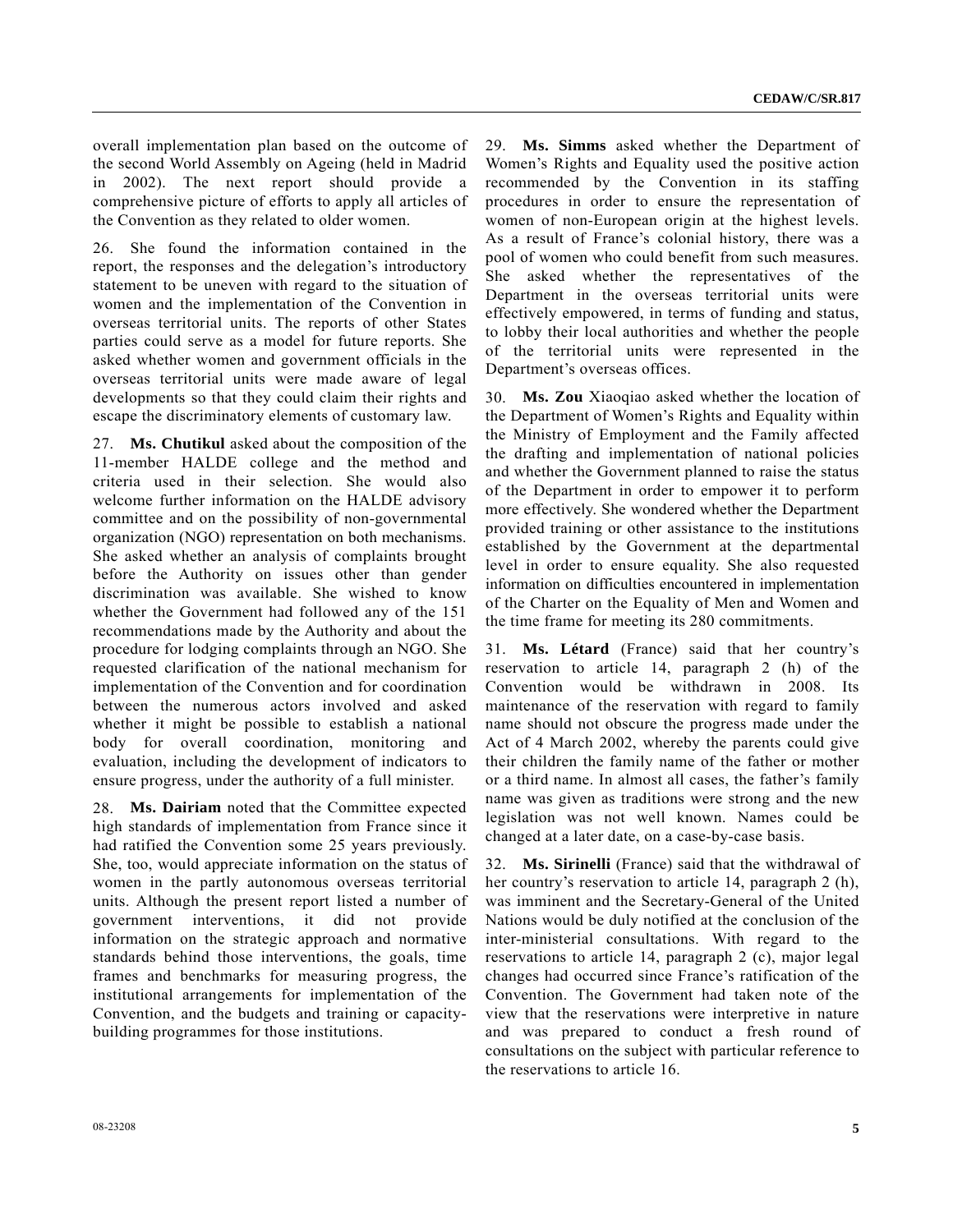33. **Ms. Létard** (France) said that although the Convention enjoyed the same visibility and was as accessible as French legislation, its provisions were rarely invoked, in part because they also existed in community directives and domestic law. To date, the courts had not given an opinion on its application as no cases that would enable them to do so had been brought. French magistrates were not unaware of the Convention, but they were bound by the arguments brought before them and could not simply decide to resort to an international convention. Efforts were being made to make lawyers aware of the international instruments to which France was a party and to include them in the curricula of the nation's law schools.

34. The sixth report brought together contributions from all the relevant ministries and authorities of the overseas territorial units, and a draft had been submitted to the national advisory commission on human rights and to French women's groups. Responses to the report of the NGO, Coordination Française pour le Lobby Européen des Femmes, had also been drafted based on input from the ministries concerned. The sixth report had been widely disseminated to women's groups and the relevant governmental authorities, and the Committee's concluding comments and recommendations would be submitted to Parliament.

35. HALDE sought to combat discrimination, disseminate information, assist victims and identify good practices in promoting equality. The Authority had the power to investigate cases brought to its attention and to impose fines of up to  $\epsilon$ 3,000 for individuals and  $E15,000$  for entities. It also served as a mediator to help settle disputes amicably, and provided its legal services to victims free of charge. As HALDE had received only a small number of complaints involving job discrimination against women, there was a need to raise awareness of such issues and to enhance the Authority's profile. The majority of complaints lodged involved job discrimination based on ethnicity. Her delegation would provide more detailed information on those complaints in writing. The Authority had been involved in a study of migrant workers, which should provide activists with the tools necessary to combat job discrimination against migrant women. Legal provisions relating to the Authority extended to all the overseas territorial units.

36. DNA tests for the children of prospective immigrants had been introduced in November 2007. The new legislation was experimental and would be reviewed in late 2009 in order to determine whether it would be renewed. The tests were carried out on a voluntary basis at the request of applicants for a residence permit, and involved only the children's mothers, and not their fathers. Assistance had also been provided to the countries of origin of immigrants so that they could establish reliable identity documents. According to a Senate report, 30 to 80 per cent of such documents for Senegal, Côte d'Ivoire, the Republic of the Congo, the Democratic Republic of the Congo, Togo, Madagascar and Comoros were fraudulent, which raised problems for people acting in good faith who wished to reunite with their families. The Constitutional Council had ruled that the tests were not prejudicial to women; if they made it more difficult to enter French territory, they did so for both men and women. However, HALDE had recently issued an opinion that the tests were discriminatory and although that opinion did not have the force of a court ruling, the Government was paying close attention to it.

37. The Ministry of Labour, Social Affairs and Solidarity was responsible for matters relating to women's rights. She held the post of Minister of State attached to the Minister of Labour, Labour Relations and Solidarity and dealt with the rights of older persons, persons with disabilities and women. The Government was coordinating efforts to promote gender equality among all ministries. Her role was to ensure comprehensive coordination of those efforts; for example, she had worked to coordinate an interministerial plan to prevent domestic violence.

38. In 2002, the Government had conducted a significant reform of its policies for welcoming and integrating immigrants, a substantial part of which dealt with women. Every foreign national seeking to reside in France by legal means was requested to sign a reception and integration contract that referred explicitly to equality between men and women, the emancipation of women in daily life and the sharing of parental authority. Language assistance and other social services were provided. The "*Guide de l'égalité entre les femmes et les hommes de l'immigration*" (Guide to Equality between Women and Men who are either immigrants or born of immigration) had also been issued by the Government.

39. Recent legislation was aimed at promoting gender equality in the overseas territorial units. The abolition of polygamy in Mayotte, for example, was an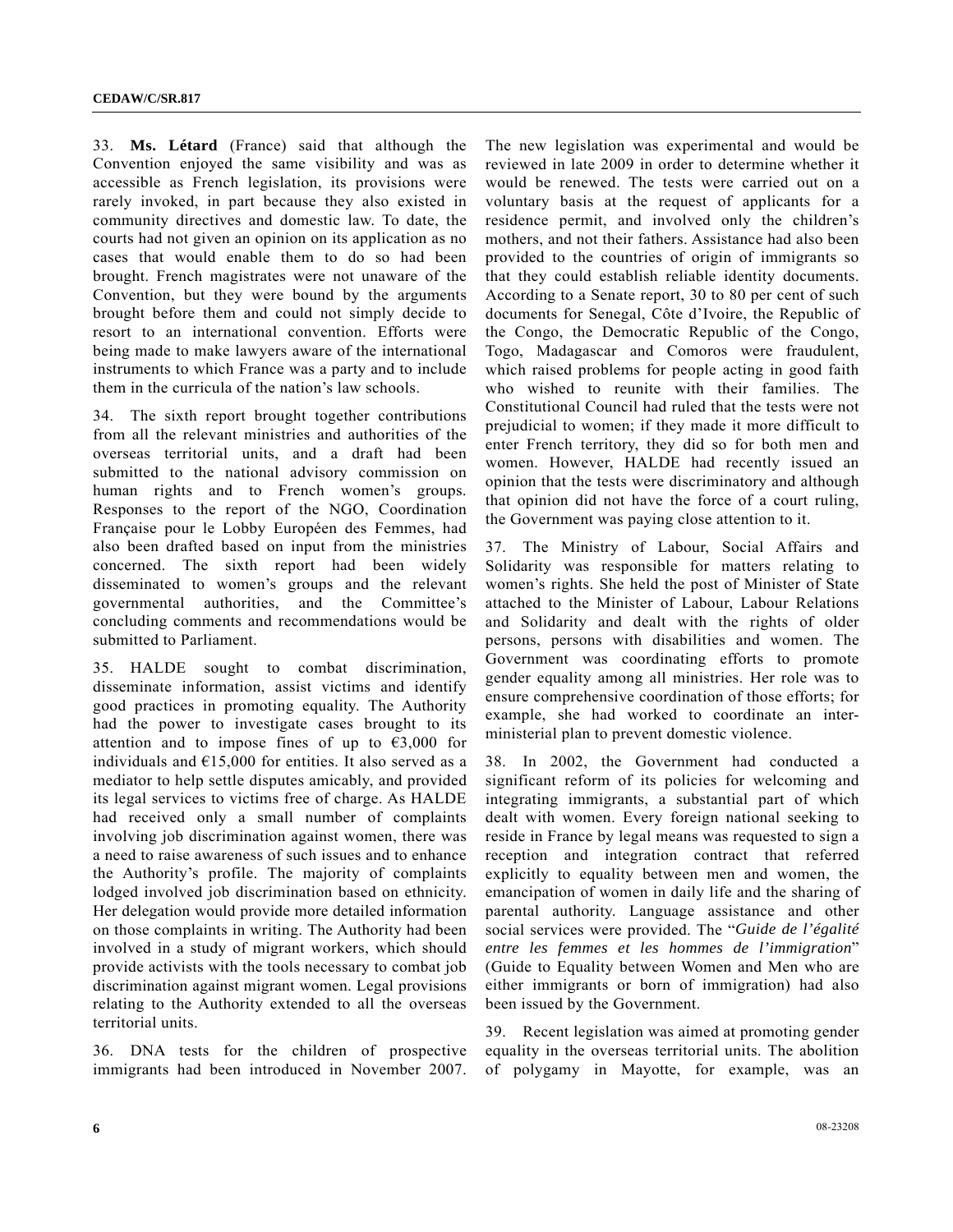important measure taken in recent years. Lastly, she took note of the Committee's request for precise data on the overseas territorial units in future reports.

40. **Ms. Augustin** (France) said that gender equality policies for the overseas territorial units were aimed at ensuring universal application of the law. The task was considerable as it involved gaining acceptance of those policies by the population, especially women, and overcoming cultural barriers since access to employment remained the major problem for women in the overseas territorial units, there had been efforts to enhance and diversify girls' and young women's educational and career options.

41. **Ms. Létard** (France) said that the issue of older women was a major concern for her Government. There was a significant action plan covering all areas affecting such persons, including health, employment, retirement, pensions and other benefits. The problem of inadequate retirement benefits, which affected rural women in particular, would be discussed in the coming year.

42. HALDE was comprised a college of 11 members and sought to achieve a balanced representation of women and men. The provisions on defamation in the Penal Code applied only where intent to harm was proved. There were ongoing efforts to increase women's access to positions of responsibility and there were many women in the current Government. Efforts were also being made to increase diversity within the Government, especially by the current Minister of Justice and the Minister of State attached to the Minister of Foreign and European Affairs with responsibility for foreign affairs and human rights. Progress towards equality had been made at both the national and local levels. In particular, many women held high-level posts at the municipal level.

43. **Ms. Voisin** (France) said that the Charter on the Equality of Men and Women, adopted in 2004, set forth activities for promoting gender equality. A review of the funds allocated by each Ministry for that purpose would also be carried out and a cross-cutting policy document, including both quantitative and qualitative information would be published. The document would be binding on the Ministry of Labour, Social Affairs and Solidarity, which would have to report annually on the performance of its gender equality programmes. Some 75 per cent of the commitments set forth in the Charter had been achieved since its adoption. Among

those commitments was to publicize the Convention in order to raise awareness about it.

44. **Ms. Maiolo** said that she would appreciate further details on the Government's efforts to combat sexist stereotypes, including in the media, in advertising and in textbooks.

45. **Ms. Simms** stressed that racism must be dealt with in a targeted manner. Immigrant women tended to hold part-time or short-term jobs that left them without pensions as they grew older. The recent, widely broadcast confrontation between young immigrant men and French society had stemmed from their sense not only of their own marginalization, but of the marginalization of their mothers; there was a need to change the image of immigrant women among the French. In addition, harmful practices such as female genital mutilation must be identified, prohibited explicitly and punished, regardless of whether they were committed within or outside the country.

46. **Ms. Ara Begum**, after commending France on its effective awareness campaign against prostitution, including child prostitution, noted that sex tourism was nevertheless on the rise. She would like to know what steps the Government had taken to combat child prostitution, child pornography and the sale of children.

47. Concerning violence in the workplace, she would appreciate details on the number of complaints, the penalties for such violence and the laws in place to combat it. There were reports of increased violence against women, especially within the immigrant population. Information on the applicable civil and penal procedures, as well as on shelters to protect the victims, was needed.

48. **The Chairperson**, speaking as a member of the Committee, noted the high number of murders of women and requested clarification of the preventive measures being taken. In the light of the delegation's reference to a proposed amendment to the Constitution would enshrine the principle of gender equality, she drew attention to article 2 (a) of the Convention, which required all State parties to embody that principle in their national legislation.

49. **Ms. Chutikul** said that the report seemed to equate prostitution with human trafficking. However, although measures to prevent them could overlap, not all prostitutes had been trafficked. She would like to know whether the wording of the Act on internal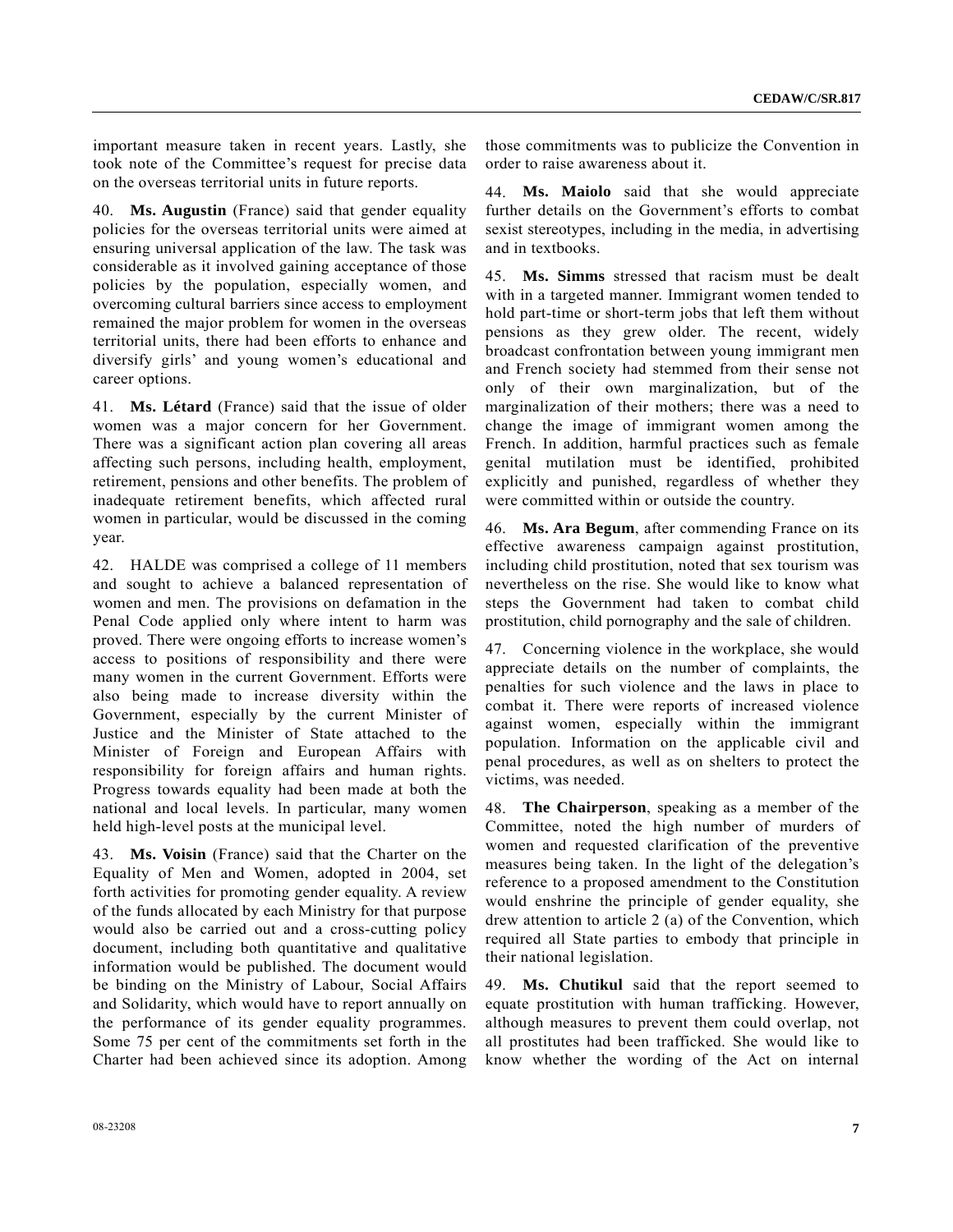security, referred to on page 25 of the report, was consistent with that of article 6 of the Protocol to Prevent, Suppress and Punish Trafficking in Persons, Especially Women and Children, supplementing the United Nations Convention against Transnational Organized Crime and of the Principles on Human Rights and Human Trafficking and whether those victims were subject to deportation under the Act. She would appreciate hearing about any bilateral efforts being made in the area of prevention and reintegration once the victims returned to their country of origin. It would also be helpful to know whether there had been any cases of trafficking for purposes other than prostitution, how many French nationals had been involved in trafficking abroad, what role the French embassies played in preventing trafficking to France and what the status of the Central Office for Combating Trafficking in Persons was.

50. **Mr. Flinterman** said that he was interested to hear more about the impact of the policy towards prostitution applied since 2003 under the Act on internal security. The response to question 12 on the list of issues (CEDAW/C/FRA/Q/Add.1) seemed to indicate that the Act was being applied unevenly throughout the country; furthermore, there was little information about proceedings against clients. Frankly, it seemed to him that government policies had not had the desired effect and that prostitutes were even more vulnerable than before the adoption of the Act. He would be interested to hear the delegation's assessment of the situation.

#### *Articles 7 to 9*

51. **Ms. Tavares da Silva** said that the impact of the Act on parity in the political sphere had been remarkable overall, yet it was surprising that parity had yet to be reached in the National Assembly and the Senate. She was interested to know whether Act No. 2007-128, stipulating new requirements and penalties for failure to achieve parity in political party lists, had yielded any results thus far. She also wondered whether there were any plans to abolish the practice of "accumulation of mandates", by which some government officials were permitted to hold more than one elected office.

52. **Ms. Zou** Xiaoqiao suggested that the Scandinavian countries might be willing to share their successful experience in achieving parity in government. She asked for more information about the 2004-2007 project to increase women's access to high-level posts in the Ministry of Foreign Affairs, namely, its content, whether any quotas had been established and an assessment of its impact.

53. **Ms. Neubauer** said that she also found it surprising that women's representation in the National Assembly was lower than the European Union average. She recommended that the Government should seek assistance and expertise from the European Union before taking further steps. Indeed, there was a low level of representation of women at higher levels in the public sphere as a whole, including such areas as the civil service, academia and medicine. She wondered whether any message received from the 2004-2007 plan would help improve that situation.

54. **Ms. Belmihoub-Zerdani**, referring to the question of nationality under article 9, said that the right of a mother to transmit her nationality to her children was a fundamental human right. She had heard reports, however, that some women who wore the Islamic veil had been refused French nationality or denied a residence permit and identity card, which was a serious violation of their human rights. The wearing of the veil should not be a factor in decisions regarding nationality. Further, in her view, the family reunification provisions of the new immigration legislation contravened a number of international human rights instruments. She would like to hear the delegation's comments on the issues surrounding nationality.

55. **Ms. Létard** (France) clarified that the wearing of the veil was not prohibited in France except at school, under the Act of 15 March 2004 on the wearing of obvious religious symbols in schools. The Act was intended to protect girls, rather than penalizing them, by giving them an opportunity to have the experience of not wearing the veil. They were then able to choose freely whether or not to wear it when they came of age. France was a party to the human rights conventions of the European Union and did not believe that its immigration legislation was in violation of those agreements.

56. With regard to stereotypes of women in the media, including the Internet, a working group composed of media professionals had been formed under the auspices of the Audiovisual Council in order to study the problem in depth and to address the effect of discriminatory images in such areas as immigration and equality in the workplace.